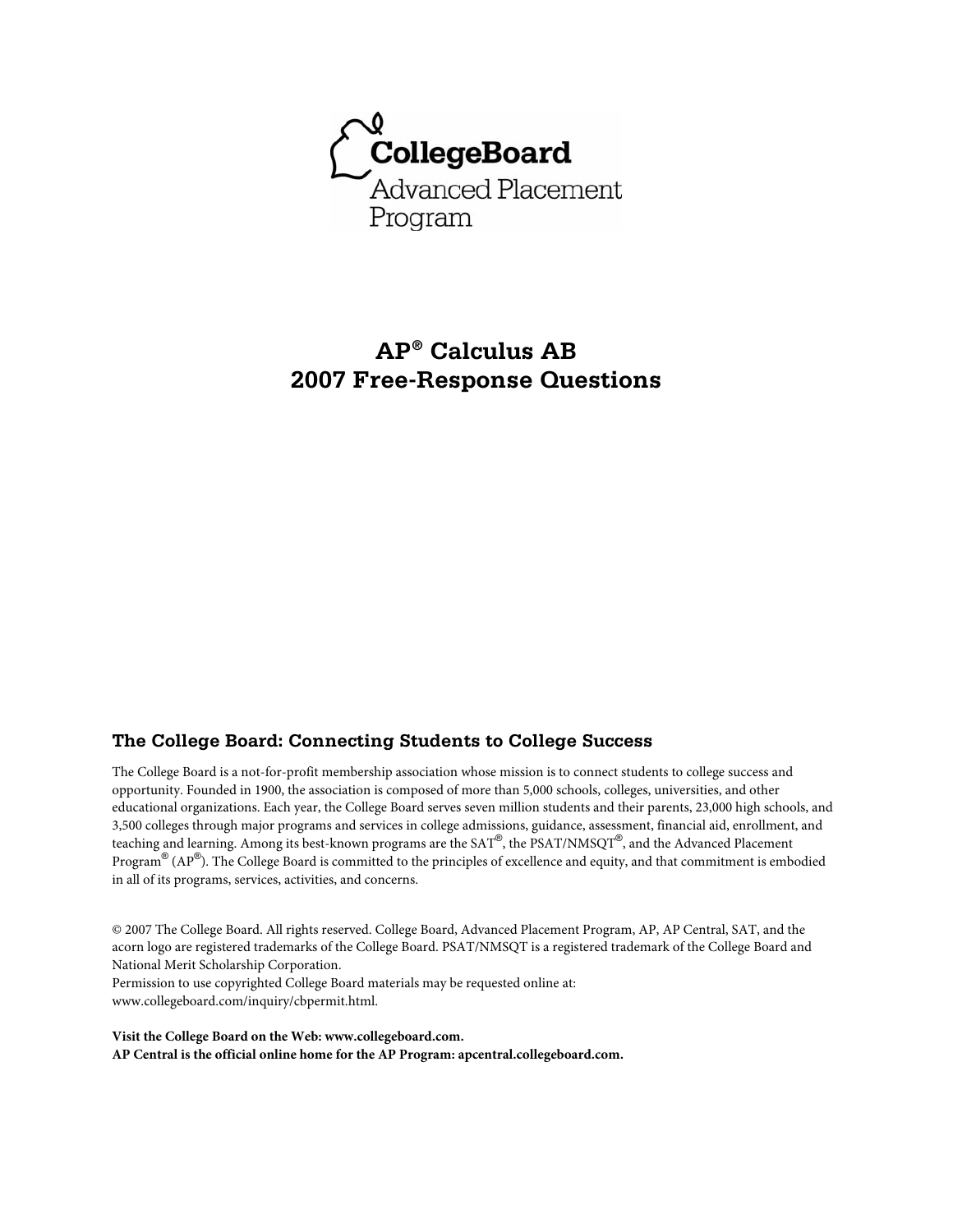# **CALCULUS AB SECTION II, Part A Time—45 minutes Number of problems—3**

#### **A graphing calculator is required for some problems or parts of problems.**

1. Let *R* be the region in the first and second quadrants bounded above by the graph of  $y = \frac{20}{1 + x^2}$  and below by the horizontal line  $y = 2$ .

- (a) Find the area of *R*.
- (b) Find the volume of the solid generated when *R* is rotated about the *x*-axis.
- (c) The region *R* is the base of a solid. For this solid, the cross sections perpendicular to the *x*-axis are semicircles. Find the volume of this solid.

# **WRITE ALL WORK IN THE PINK EXAM BOOKLET.**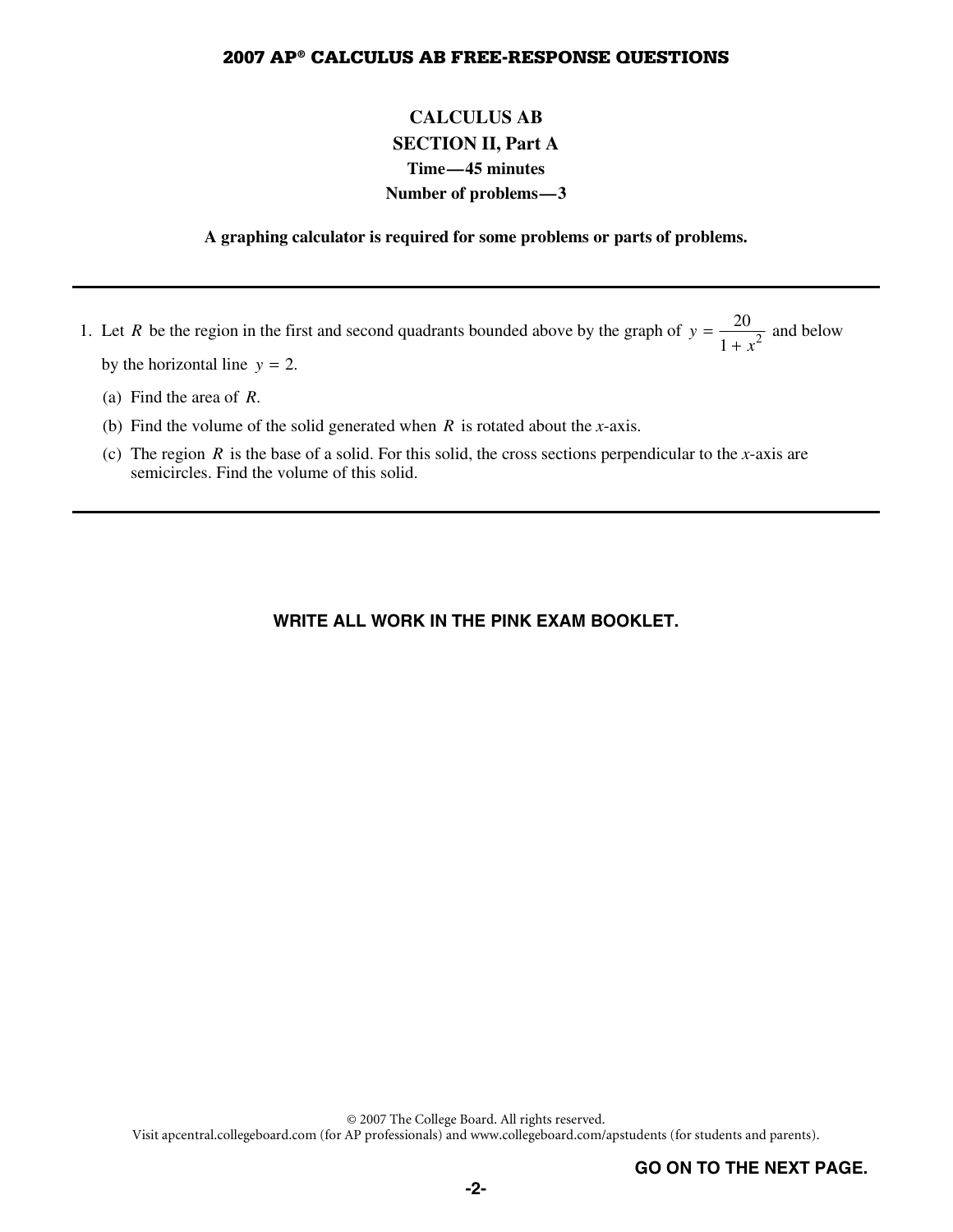

- 2. The amount of water in a storage tank, in gallons, is modeled by a continuous function on the time interval  $0 \le t \le 7$ , where *t* is measured in hours. In this model, rates are given as follows:
	- (i) The rate at which water enters the tank is  $f(t) = 100t^2 \sin(\sqrt{t})$  gallons per hour for  $0 \le t \le 7$ .
	- (ii) The rate at which water leaves the tank is

 $g(t) = \begin{cases} 250 & \text{for } 0 \le t < 3 \\ 2000 & \text{for } 3 < t \le 7 \end{cases}$  gallons per hour.

The graphs of *f* and *g*, which intersect at  $t = 1.617$  and  $t = 5.076$ , are shown in the figure above. At time  $t = 0$ , the amount of water in the tank is 5000 gallons.

- (a) How many gallons of water enter the tank during the time interval  $0 \le t \le 7$ ? Round your answer to the nearest gallon.
- (b) For  $0 \le t \le 7$ , find the time intervals during which the amount of water in the tank is decreasing. Give a reason for each answer.
- (c) For  $0 \le t \le 7$ , at what time t is the amount of water in the tank greatest? To the nearest gallon, compute the amount of water at this time. Justify your answer.

### **WRITE ALL WORK IN THE PINK EXAM BOOKLET.**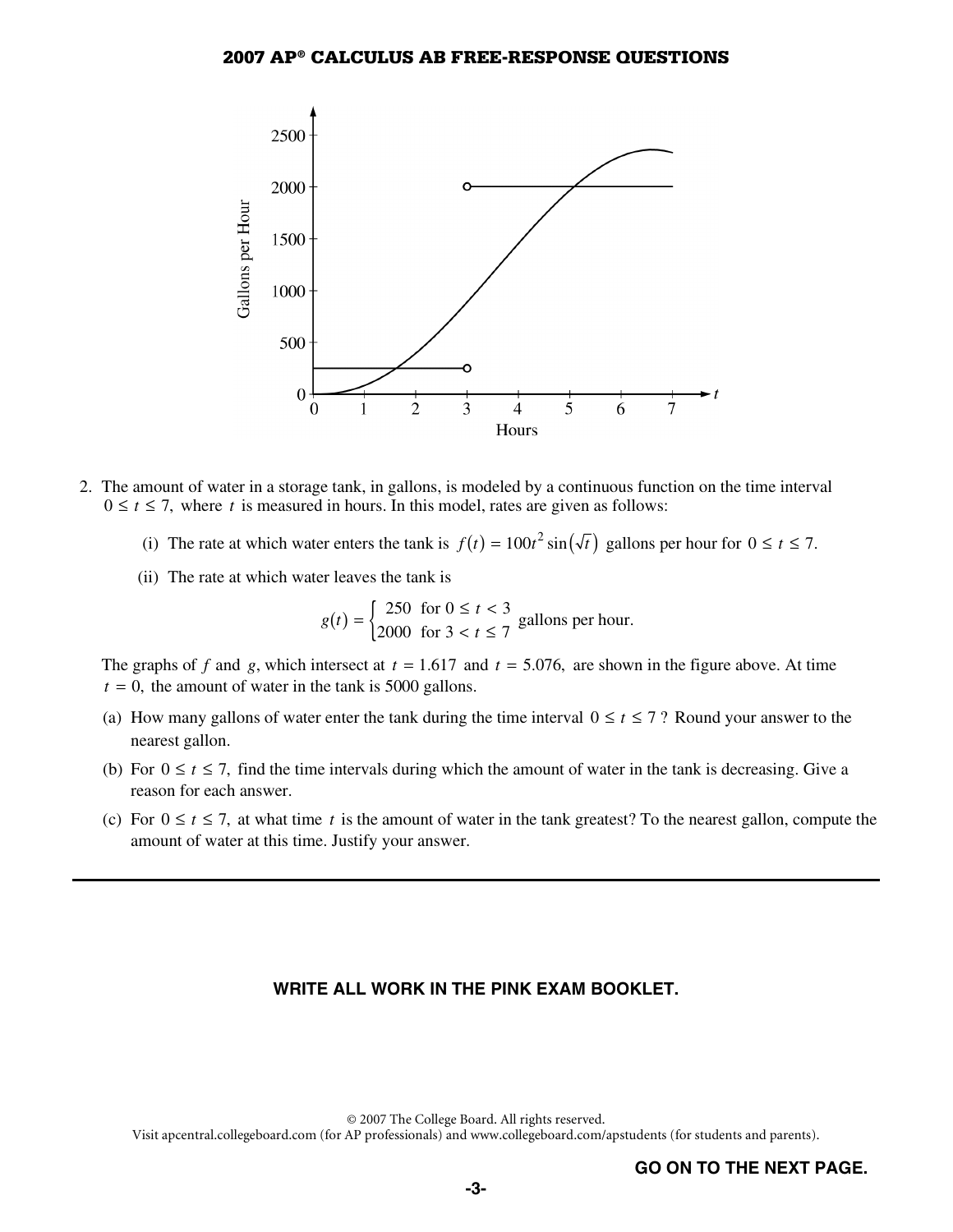| $\boldsymbol{\mathcal{X}}$ |    | f(x)   f'(x)   | g(x) | g'(x) |
|----------------------------|----|----------------|------|-------|
|                            | 6  |                | 2    | 5     |
| $\overline{2}$             | 9  | $\overline{2}$ | 3    |       |
| 3                          | 10 |                |      | 2     |
|                            |    | $\mathbf{R}$   | 6    |       |

- 3. The functions *f* and *g* are differentiable for all real numbers, and *g* is strictly increasing. The table above gives values of the functions and their first derivatives at selected values of *x*. The function *h* is given by  $h(x) = f(g(x)) - 6.$ 
	- (a) Explain why there must be a value *r* for  $1 < r < 3$  such that  $h(r) = -5$ .
	- (b) Explain why there must be a value *c* for  $1 < c < 3$  such that  $h'(c) = -5$ .
	- (c) Let *w* be the function given by  $w(x) = \int_1^{g(x)} f(t) dt$ . Find the value of  $w'(3)$ .
	- (d) If  $g^{-1}$  is the inverse function of *g*, write an equation for the line tangent to the graph of  $y = g^{-1}(x)$ at  $x = 2$ .

#### **WRITE ALL WORK IN THE PINK EXAM BOOKLET.**

### **END OF PART A OF SECTION II**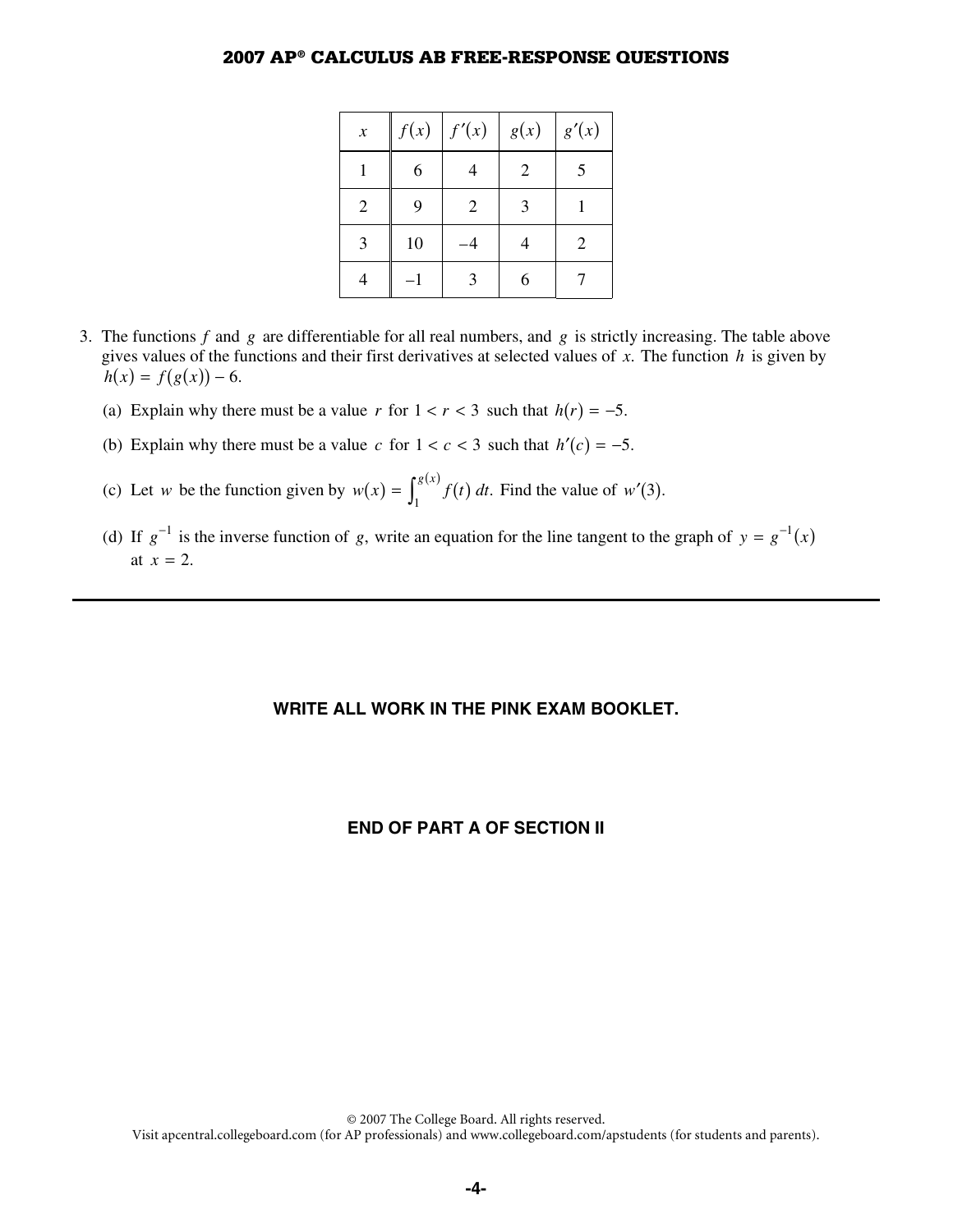# **CALCULUS AB SECTION II, Part B Time—45 minutes Number of problems—3**

#### **No calculator is allowed for these problems.**

- 4. A particle moves along the *x*-axis with position at time *t* given by  $x(t) = e^{-t} \sin t$  for  $0 \le t \le 2\pi$ .
	- (a) Find the time *t* at which the particle is farthest to the left. Justify your answer.
	- (b) Find the value of the constant *A* for which  $x(t)$  satisfies the equation  $Ax''(t) + x(t) + x(t) = 0$ for  $0 < t < 2\pi$ .

| (minutes)         |     |     |     |   |     |         |
|-------------------|-----|-----|-----|---|-----|---------|
| (feet per minute) | 5.7 | 4.0 | 2.0 | ി | 0.6 | $0.5\,$ |

 5. The volume of a spherical hot air balloon expands as the air inside the balloon is heated. The radius of the balloon, in feet, is modeled by a twice-differentiable function *r* of time *t*, where *t* is measured in minutes. For  $0 < t < 12$ , the graph of *r* is concave down. The table above gives selected values of the rate of change,  $r'(t)$ , of the radius of the balloon over the time interval  $0 \le t \le 12$ . The radius of the balloon is 30 feet when  $t = 5$ . (Note: The volume of a sphere of radius *r* is given by  $V = \frac{4}{3}\pi r^3$ .)

- (a) Estimate the radius of the balloon when  $t = 5.4$  using the tangent line approximation at  $t = 5$ . Is your estimate greater than or less than the true value? Give a reason for your answer.
- (b) Find the rate of change of the volume of the balloon with respect to time when *t* = 5. Indicate units of measure.
- (c) Use a right Riemann sum with the five subintervals indicated by the data in the table to approximate  $\int_0^{12} r'(t) dt$ . Using correct units, explain the meaning of  $\int_0^{12} r'(t) dt$  in terms of the radius of the balloon.
- (d) Is your approximation in part (c) greater than or less than  $\int_0^{12} r'(t) dt$ ? Give a reason for your answer.

#### **WRITE ALL WORK IN THE PINK EXAM BOOKLET.**

© 2007 The College Board. All rights reserved.

Visit apcentral.collegeboard.com (for AP professionals) and www.collegeboard.com/apstudents (for students and parents).